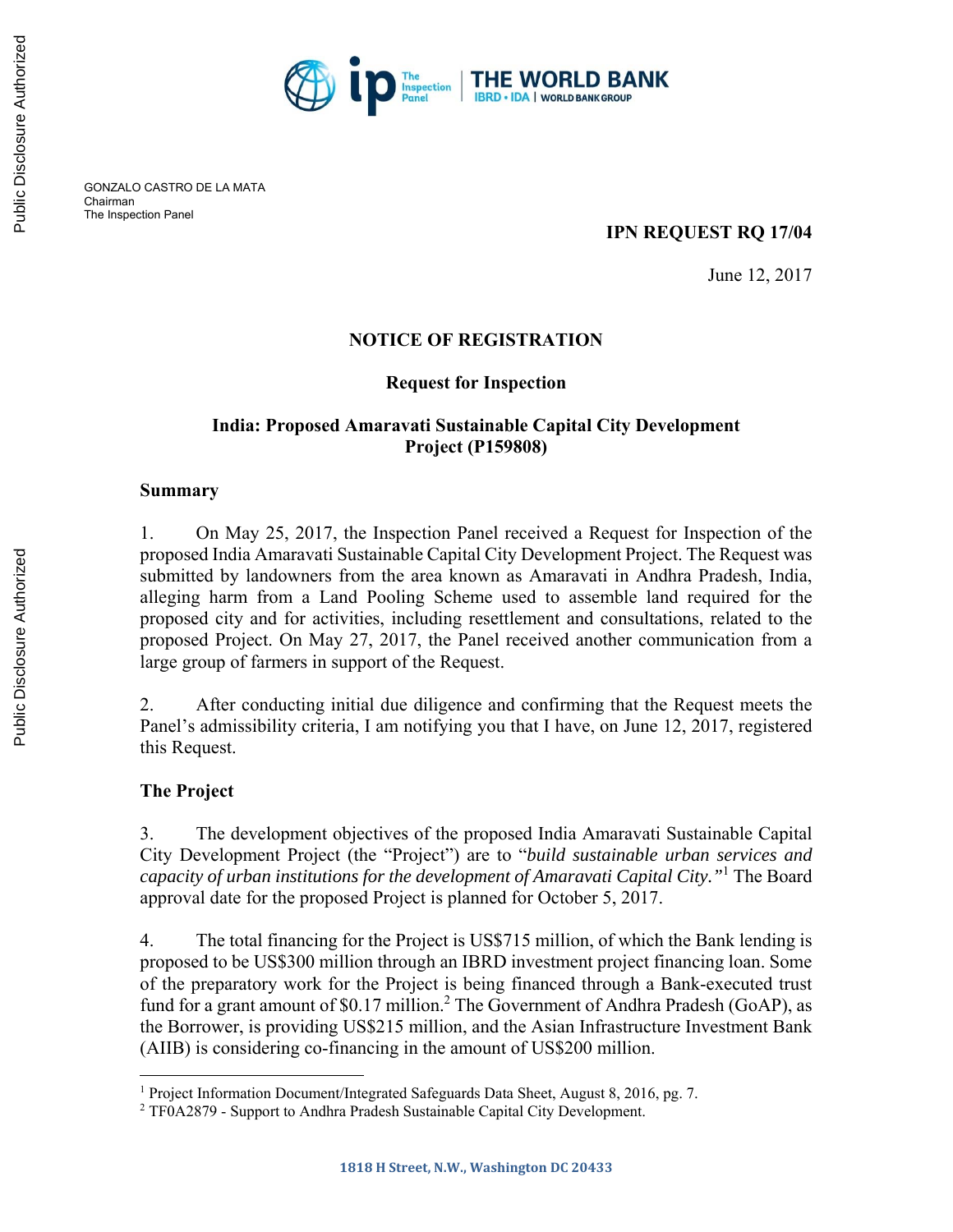5. The Bank's financing is planned to be used within the 217 sq. km. area designated for the development of Amaravati Capital City in the Guntur District of Andhra Pradesh. The Bank will help finance infrastructure spread across 26 revenue villages.<sup>3</sup> The proposed Project is classified as Category A and involves three components: (i) basic urban and propoor infrastructure including construction of city roads, sewerage, drains, utilitiescommunication, telecom, and power; (ii) sustainable (green) urban investments including flood mitigation works, water, sewage treatment, solid waste management, village roads, and connectivity to trunk infrastructure; and (iii) technical assistance including strategic assessment and advisory support, such as setting up Amaravati Planning Institute & Urban Arts Commission.<sup>4</sup>

6. According to the proposed Project documents, the land required for developing Amaravati City, which consists mainly of agricultural land, has been assembled by the GoAP with the consent of land-owners and farmers through a Land Pooling Scheme  $(LPS)^5$ undertaken at this scale for the first time in India. $<sup>6</sup>$  As noted in the Project Information</sup> Document/Integrated Safeguards Data Sheet (PID/ISDS), "*90% of about 39,000 acres of private land belonging to about 20,000 land owners/farmers has been assembled* " through LPS. The remaining "*10% of the land, about 3000 acres, will be acquired by GoAP* " under India's Right to Fair Compensation and Transparency in Land Acquisition, Rehabilitation and Resettlement Act (Land Acquisition Act) adopted in 2013.<sup>7</sup>

## **The Request**

7. On October 8, 2016, the Panel received a Request for Inspection on the proposed Project. On December 19, 2017, the Panel issued a Notice of Non-Registration on the basis that the proposed Project was in early stages of preparation and at the time there was no action or omission by the Bank that could plausibly be linked to the alleged harms.

8. On May 25, 2017, the Panel received a new Request for Inspection of the same proposed Project. The Request for Inspection was submitted by landowners from the area known as Amaravati in Andhra Pradesh, India (the "Requesters") and included 22 attachments of Project-related reports, media articles, and court documents (the "Request"). The Requesters allege harm from the LPS used to assemble lands required for the proposed city and for activities related to the proposed Project. The Requesters also claim harm related to their livelihoods, environment, food security, resettlement and lack of consultation as a result of Bank's non-compliance with its environmental and social standards in preparation of the proposed Project. On May 27, 2017, the Panel received

 $\overline{a}$ 

 $3$  PID/ISDS, pg. 9.

<sup>4</sup> PID/ISDS, pg. 8.

 $5$  According to the Project Concept Note (pp. 2-3), key features of LPS include a guaranteed return to the original landowners of about 20% of developed land for residential use, and up to 10% for commercial use within the city, besides annuity payment with a provision of yearly increase based on the extent of land handed over under LPS for 10 years. The other benefits include a one-time waiver of agricultural loans, interest free loans for self-employment, pension to landless laborers, increased wage labor under Employment Guarantee program, and free education/medical facilities.

 $6$  PID/ISDS, pg. 4.

<sup>7</sup> PID/ISDS, pg. 11.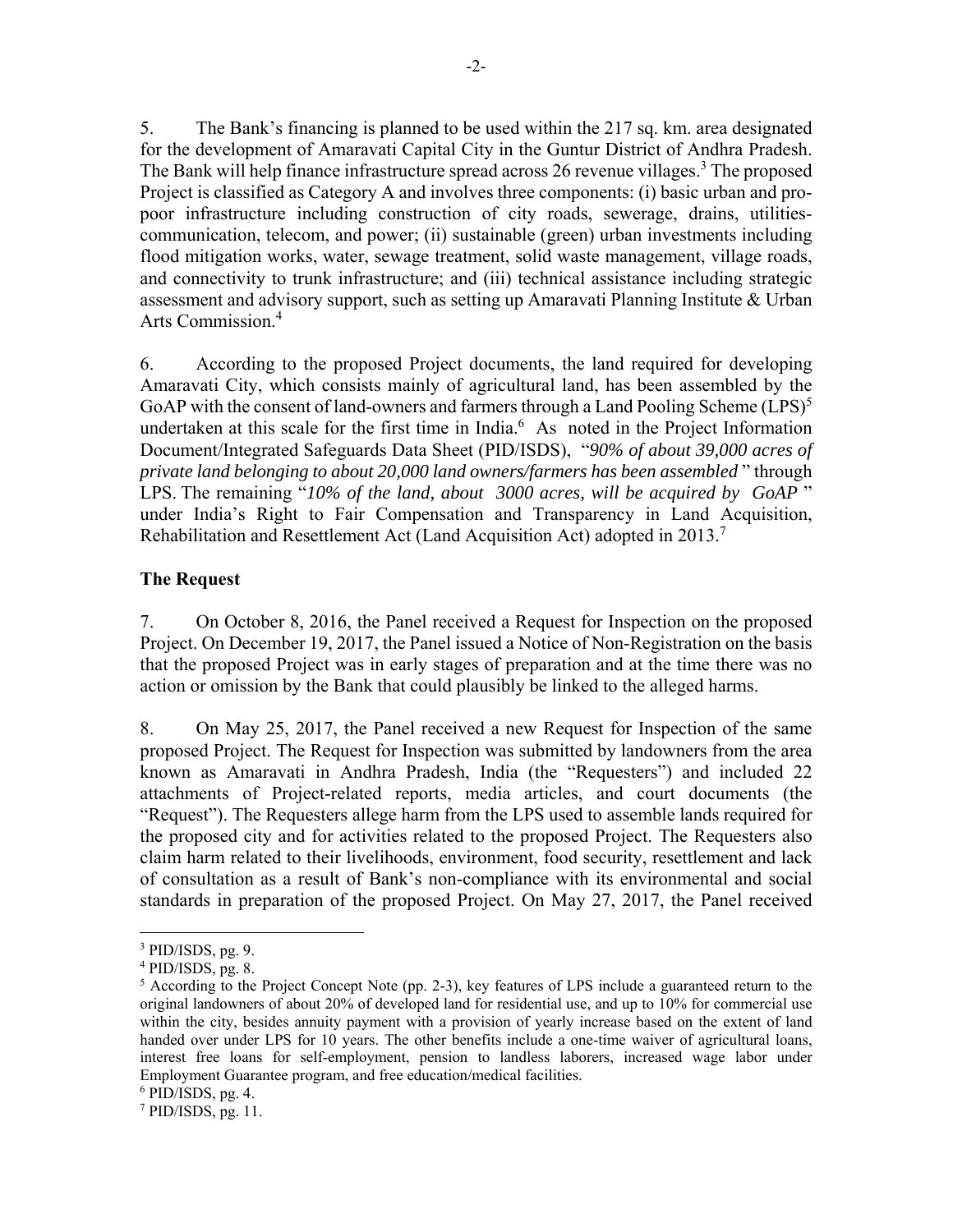another communication from a large group of farmers in support of the Request (hereinafter also referred as the "Requesters"). All of the Requesters asked for confidentiality.

9. **Land Pooling Scheme.** The Requesters note that some of the proposed Project activities will be implemented on lands assembled under the LPS. They claim that many landowners and farmers were intimidated and economically coerced to participate in the LPS. They state that farmers who have not consented to join the LPS will be forced to either pool their land under the LPS or their land will be acquired by the GoAP under the Land Acquisition Act. In their view, neither option provides adequate compensation to restore livelihoods or purchase comparable replacement land.

10. **Resettlement Plan.** The Request argues that the Bank has used a Resettlement Policy Framework (RPF) rather than a full Resettlement Plan, despite Bank documents suggesting that the *"zone of impact of subprojects"8* can be determined. The Requesters claim that the Bank did not assess accurately the nature and magnitude of the proposed Project related displacement and ensure that land acquired through LPS complies with the Bank Policy on Involuntary Resettlement, OP. 4.12.

11. **Food Insecurity.** The Request raises concerns that the proposed Project will create food insecurity since the Amaravati area contains *"multi-crop irrigated land that produces*  120 types of crops".<sup>9</sup> The Request alleges that the Strategic Environmental and Social Assessment and Environmental and Social Management Framework (SESA-ESMF) do not recognize multi-crop irrigated-land as the primary land use in Amaravati area.

12. **Environmental Issues.** The Requesters note that Component 2 of the proposed Project will affect the Kondaveeti Vagu river and claim that the fields adjacent to the riverbed are wetlands that are not adequately addressed in the SESA-ESMF. They also raise concerns about the SESA-ESMF, including the lack of analysis of Project alternatives and inadequate identification of environmental issues.

13. **Consultations.** The Requesters mention that only one consultation was held in January 2017 on the draft SESA-ESMF and draft RPF, and that only 150 persons out of an estimated 127,505 potentially affected people attended this consultation; five online comments were submitted. They allege intimidation at this consultation from security forces and state that some participants were forcibly turned away.

14. The Requesters ask the Panel to conduct an investigation of possible policy violations and urge Bank Management to take steps to rectify possible violations and resolve their concerns.

# **Initial Due Diligence**

 $\overline{a}$ 

15. After receipt of the Request, the Panel conducted its initial due diligence and verified that the Request meets the admissibility criteria for registration, as follows:

<sup>8</sup> Request for Inspection, para. 34, pg. 9.

<sup>&</sup>lt;sup>9</sup> Request for Inspection, para 27, pg. 7.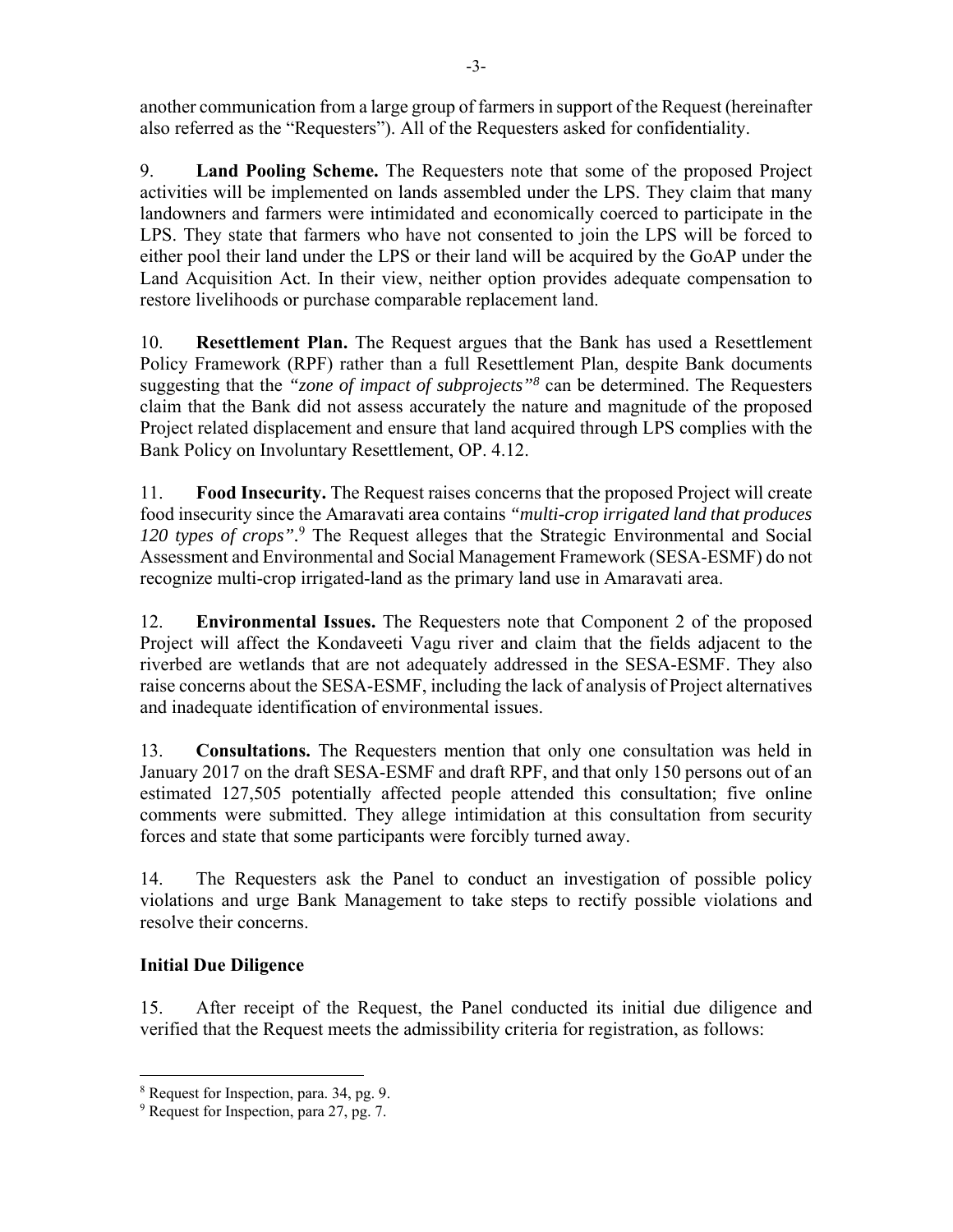16. The Request is not frivolous, absurd or anonymous, and was submitted by two or more landowners and farmers, all stating to be residents in the proposed Project area in Andhra Pradesh, India. The Requesters allege harms in relation to the proposed Project, which is currently under preparation and planned to be submitted to the Board of Executive Directors in October 2017.

17. The Requesters state they have approached Bank Management several times to raise their concerns but in their view, Management has failed to take steps to resolve their concerns. They note that concerns about draft safeguard documents have been raised in writing and in person at the January 2017 public consultation, and Bank Management has acknowledged receipt of these communications. Finally, the subject matter of the Request does not concern issues of procurement and, as the proposed Project is currently under preparation by the Bank, there is no disbursement.

18. The Panel has not made a recommendation on the issues raised in this Request. As stated earlier, the Panel did not register a previous request and issued a Notice of Non-Registration on December 19, 2016, since the proposed Project was in an early stages of preparation. Following this date, the Panel understands several Project preparation activities have taken place, including a public consultation on the draft SESA-ESMF and RPF, and revised drafts of these documents have been made publicly available.

19. As part of its due diligence, the Panel met with Management on May 24, 2017 to obtain information and seek clarifications. Management was aware of the types of concern raised by the Requesters and provided background information to the Panel. Management noted that the proposed Project is in pre-appraisal stage and a decision meeting authorizing Project appraisal is expected in July 2017. Management explained the voluntary nature of the LPS and noted that farmers and tenants have the option to either participate in the LPS or have their lands acquired through the Land Acquisition Act. Management also clarified that since some of the sub-projects to be financed under the proposed Project will be determined during Project implementation, a Resettlement Policy Framework has been prepared for lands necessary to be acquired for those sub-projects.

20. Management added that the first sub-project concerning 10 roads, constituting 30% of total Project financing, is under preparation and a Resettlement Action Plan will be prepared for approximately 400 families to be affected by these roads. Management also stated that about 150 people participated in the consultation meeting on the safeguard documents and that several comments, particularly about the LPS, were received electronically. Management informed the Panel that a third party assessment of the LPS is being completed and will be made available to the Panel shortly.

## **Registration of the Request**

21. As provided in paragraph 17 of the IBRD Resolution ("the Resolution") that established the Panel, "*the Chairperson of the Panel shall inform the Executive Directors and the President of the Bank promptly upon receiving a request for inspection*." With this notice, I am notifying you that I have, on June 12, 2017, registered this Request.